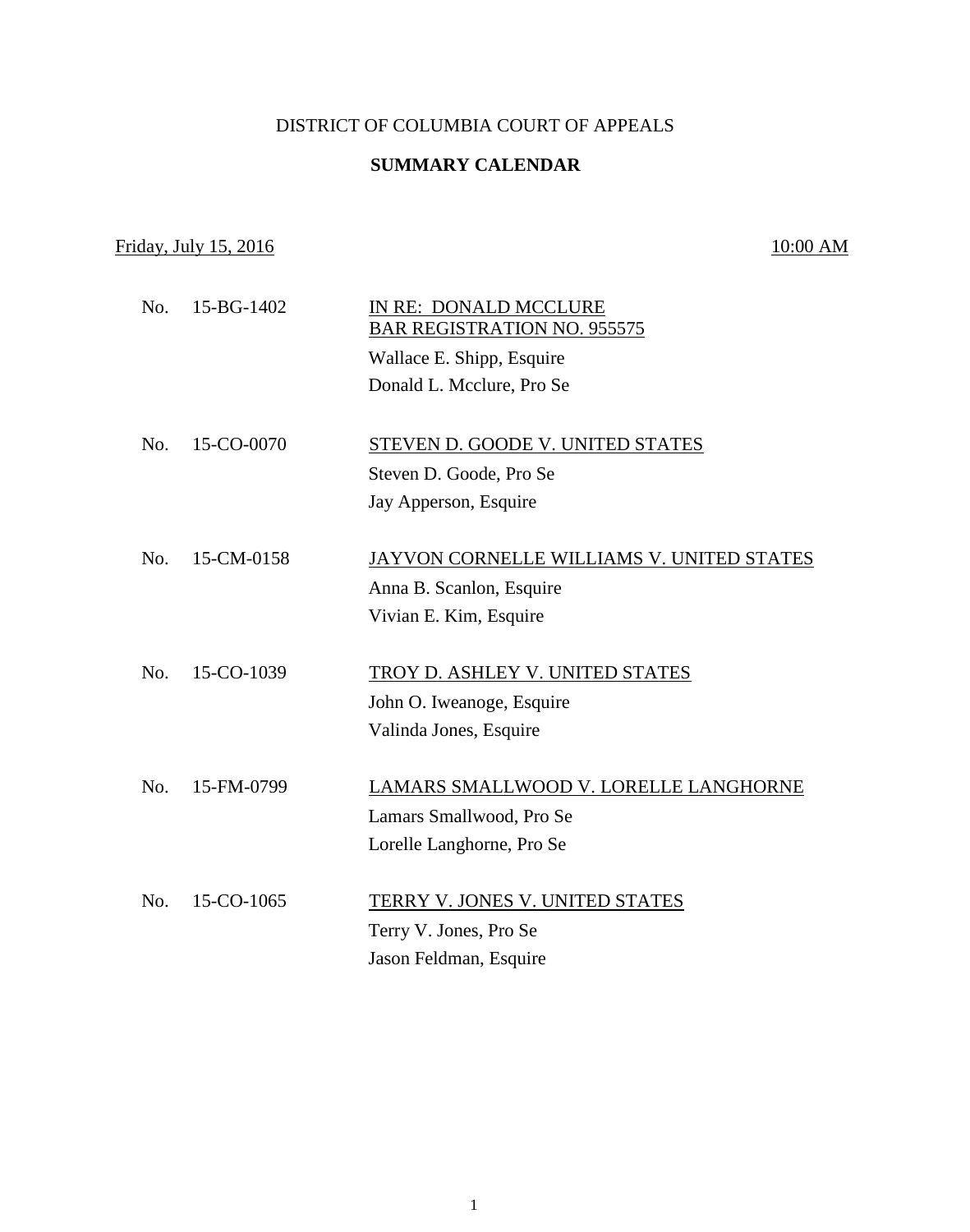| No. | 15-CM-0930                   | JASON C. CHRISTIAN V. UNITED STATES         |  |
|-----|------------------------------|---------------------------------------------|--|
|     |                              | Quentin D. Driskell, Esquire                |  |
|     |                              | Jason Feldman, Esquire                      |  |
| No. | 15-CV-0958                   | ROXIE JOHNSON V. K-MART CORPORATION         |  |
|     |                              | Roxie Johnson, Pro Se                       |  |
|     |                              | Joshua F. Kahn, Esquire                     |  |
|     |                              |                                             |  |
| No. | 15-CV-1373                   | JOHN LEE V. NATIONAL PEDICAB                |  |
|     |                              | John Lee, Pro Se                            |  |
|     |                              | Amanda Vaccaro, Esquire                     |  |
|     |                              |                                             |  |
| No. | 15-CM-1047                   | <b>CONNIE BRITT V. UNITED STATES</b>        |  |
|     |                              | David H. Reiter, Esquire                    |  |
|     |                              | Edward G. Burley, Esquire                   |  |
|     |                              |                                             |  |
| No. | 15-CM-0941                   | RICARDO DONYELL LAND V. UNITED STATES       |  |
|     |                              | William Kovatch, Esquire                    |  |
|     |                              | Danielle M. Kudla, Esquire                  |  |
| No. | 15-AA-0891                   | DEWAYNE JACKSON V. D.C. DEP'T OF EMPLOYMENT |  |
|     |                              | <b>SERVICES</b>                             |  |
|     |                              | David J. Kapson, Esquire                    |  |
|     |                              | Sarah O. Rollman, Esquire                   |  |
|     |                              |                                             |  |
|     | <u>Friday, July 15, 2016</u> | 2:00 PM                                     |  |
| No. | 15-CO-0581                   | <b>MALIK FERGUSON V. UNITED STATES</b>      |  |
|     |                              |                                             |  |

Christine Pembroke, Esquire Bryan H. Han, Esquire